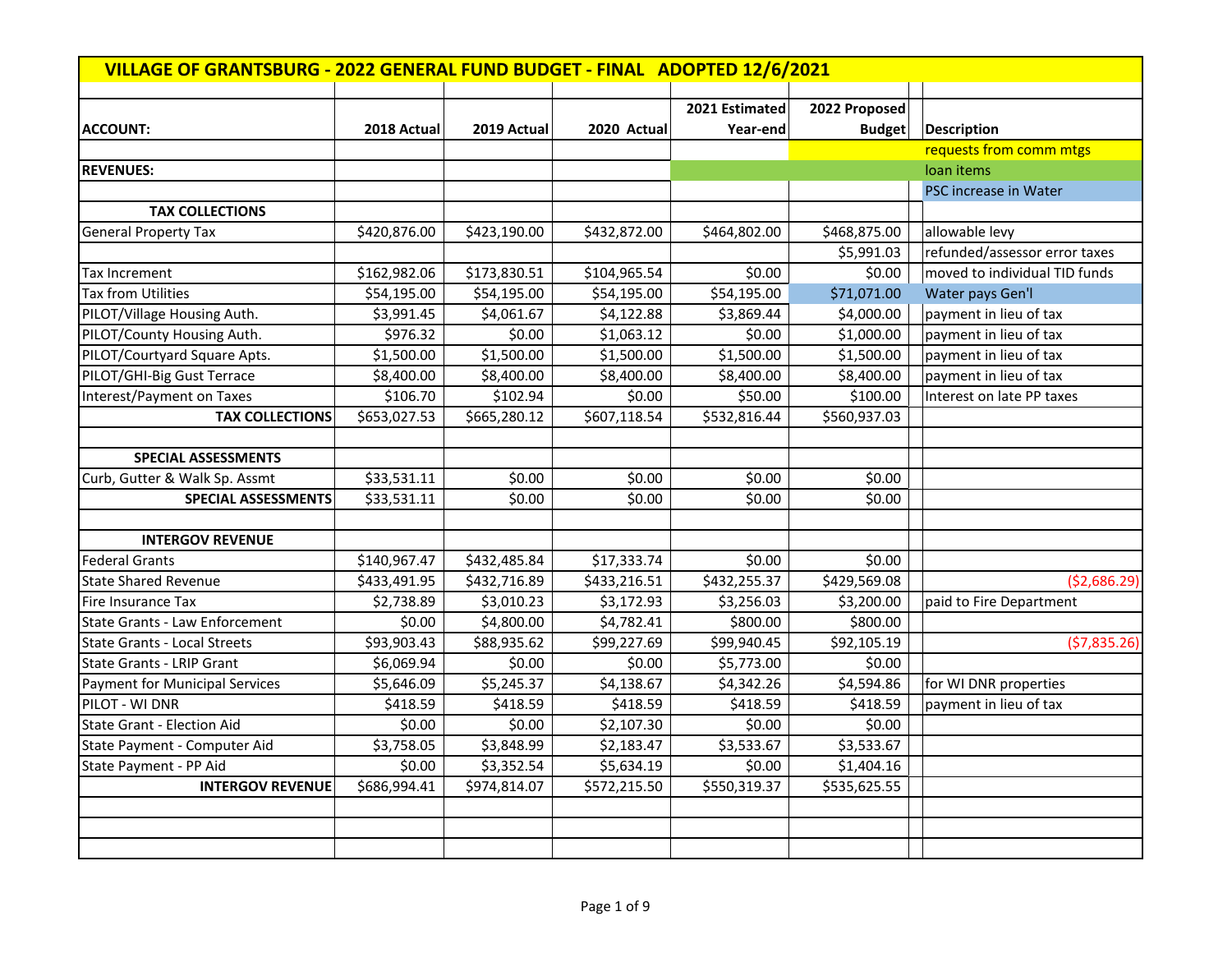|                                |              |              |              | 2021 Estimated | 2022 Proposed |                                 |
|--------------------------------|--------------|--------------|--------------|----------------|---------------|---------------------------------|
| <b>ACCOUNT:</b>                | 2018 Actual  | 2019 Actual  | 2020 Actual  | Year-end       | <b>Budget</b> | <b>Description</b>              |
| <b>LICENSE</b>                 |              |              |              |                |               |                                 |
| <b>Business Licenses</b>       | \$320.00     | \$1,185.00   | \$1,060.00   | \$900.00       | \$1,000.00    | pawn broker, food trucks        |
| Liquor & Beverage License      | \$6,199.80   | \$6,181.00   | \$6,422.00   | \$7,525.00     | \$6,400.00    |                                 |
| Operator's License             | \$2,055.00   | \$2,310.00   | \$2,290.00   | \$2,400.00     | \$2,200.00    | bartender license               |
| Cigarette License              | \$800.00     | \$800.00     | \$750.00     | \$800.00       | \$800.00      |                                 |
| Dog License                    | \$978.02     | \$995.56     | \$648.64     | \$750.00       | \$800.00      | \$1 per license + late fees     |
| <b>Building Permit</b>         | \$1,795.75   | \$2,474.00   | \$511.50     | \$900.00       | \$1,000.00    |                                 |
| Zoning Permits & Fees          | \$941.00     | \$380.00     | \$250.00     | \$750.00       | \$500.00      | conditional use/variances       |
| <b>LICENSE</b>                 | \$13,089.57  | \$14,325.56  | \$11,932.14  | \$14,025.00    | \$12,700.00   |                                 |
|                                |              |              |              |                |               |                                 |
| <b>FINES &amp; PENALTY</b>     |              |              |              |                |               |                                 |
| Law & Ordinance Violations     | \$5,710.08   | \$4,769.46   | \$2,386.82   | \$3,500.00     | \$3,500.00    | Village portion of citations    |
| Settlement for Property Damage | \$205.00     | \$525.00     | \$0.00       | \$0.00         | \$0.00        |                                 |
| <b>FINES &amp; PENALTY</b>     | \$5,915.08   | \$5,294.46   | \$2,386.82   | \$3,500.00     | \$3,500.00    |                                 |
|                                |              |              |              |                |               |                                 |
| <b>SERVICE CHARGES</b>         |              |              |              |                |               |                                 |
| Gen'l Gov't Misc.              | \$1,915.88   | \$1,817.71   | \$1,646.03   | \$2,000.00     | \$2,000.00    | assmnt searches, pub. Fees      |
| Police Misc.                   | \$762.00     | \$234.50     | \$105.00     | \$120.00       | \$150.00      | reports                         |
| <b>Streets</b>                 | \$2,401.36   | \$3,534.38   | \$20,442.22  | \$4,000.00     | \$4,000.00    | spring cleanup, misc            |
| Airport                        | \$4,886.13   | \$4,946.65   | \$5,082.61   | \$4,016.17     | \$3,815.00    | leases, Dairy                   |
|                                |              |              |              |                | \$4,600.00    | increase hangar lot lease       |
| <b>Airport Fundraising</b>     | \$636.32     | \$358.39     | \$0.00       | \$0.00         | \$0.00        |                                 |
| <b>Trash Collection</b>        | \$95,056.62  | \$94,673.69  | \$97,731.89  | \$113,000.00   | \$117,500.00  | collected from RE customers     |
| Recycling                      | \$0.00       | \$37.00      | \$169.00     | \$0.00         | \$0.00        |                                 |
| Cemetery                       | \$0.00       | \$0.00       | \$0.00       | \$19,000.00    | \$5,200.00    | Lot sales, Veterans lot care    |
|                                |              |              |              |                | \$10,000.00   | transfer from cemetery note     |
| Campground                     | \$62,410.86  | \$64,385.95  | \$62,265.54  | \$75,000.00    | \$75,000.00   | camping fees                    |
| <b>Swimming Pool</b>           | \$24,291.18  | \$22,216.31  | \$0.00       | \$26,690.00    | \$24,000.00   | memberships, daily, school rent |
| <b>Timber Sales</b>            | \$0.00       | \$13,800.38  | \$0.00       | \$0.00         | \$0.00        |                                 |
| <b>SERVICE CHARGES</b>         | \$192,360.35 | \$206,004.96 | \$187,442.29 | \$243,826.17   | \$246,265.00  |                                 |
|                                |              |              |              |                |               |                                 |
| <b>MISC. REVENUE</b>           |              |              |              |                |               |                                 |
| Interest                       | \$5,990.99   | \$8,541.88   | \$5,821.01   | \$1,000.00     | \$2,500.00    | interest on investment acct     |
| Interest-Special Assessments   | \$4,856.75   | \$6,324.12   | \$4,995.11   | \$2,350.00     | \$2,000.00    | int on amts to taxroll          |
| Rent                           | \$13,661.09  | \$7,533.39   | \$6,200.50   | \$6,750.00     | \$4,500.00    | food shelf, school, comm ctr    |
| Sale of Village Property       | \$1,238.50   | \$15,844.64  | \$6,711.00   | \$10,000.00    | \$0.00        |                                 |
| Insurance Recoveries/Other     | \$560.00     | \$0.00       | \$0.00       | \$0.00         | \$0.00        |                                 |
|                                |              |              |              |                |               |                                 |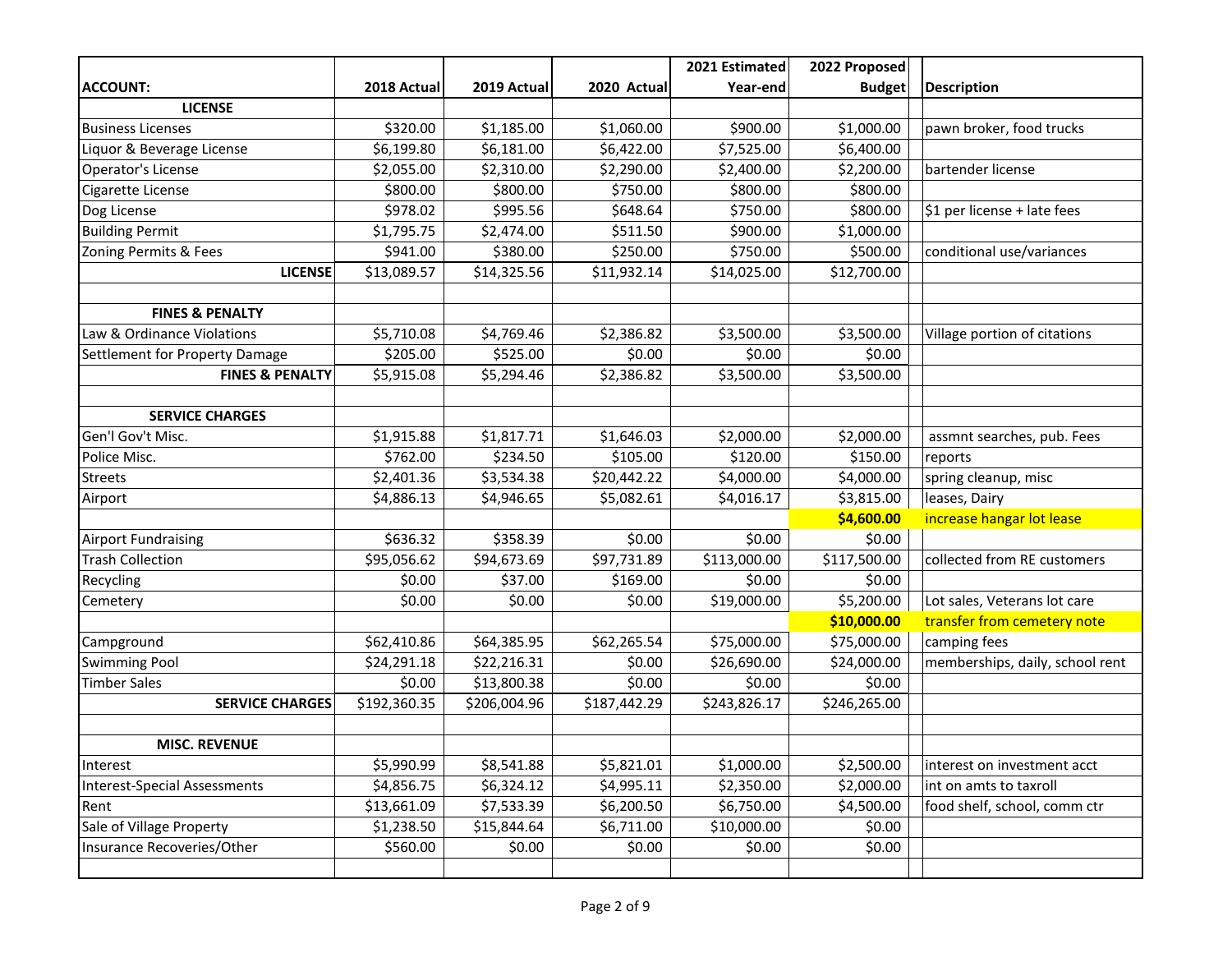|                                |                |                |                | 2021 Estimated | 2022 Proposed  |                               |
|--------------------------------|----------------|----------------|----------------|----------------|----------------|-------------------------------|
| <b>ACCOUNT:</b>                | 2018 Actual    | 2019 Actual    | 2020 Actual    | Year-end       | <b>Budget</b>  | Description                   |
| Donations/Contributions        | \$40,758.82    | \$39,174.02    | \$44,106.61    | \$87,320.00    | \$31,400.00    | pool \$25,000/benches, Wtrx   |
|                                |                |                |                |                | \$2,500.00     | <b>Additional from school</b> |
| <b>Other Misc. Revenues</b>    | \$6,256.00     | \$7,213.89     | \$7,169.21     | \$3,573.00     | \$0.00         | linsurance dividend           |
| <b>MISC. REVENUE</b>           | \$73,322.15    | \$84,631.94    | \$75,003.44    | \$110,993.00   | \$42,900.00    |                               |
|                                |                |                |                |                |                |                               |
| <b>OTHER FINANCING SOURCES</b> |                |                |                |                |                |                               |
| Long Term Loans                | \$62,182.65    | \$747,762.39   | \$0.00         | \$113,057.00   | \$92,450.00    | new loan (partial) \$205,507  |
| Capital Leases                 | \$5,603.40     | \$0.00         | \$0.00         | \$0.00         | \$5,600.00     | copier lease                  |
| <b>OTHER FINANCING SOURCES</b> | \$67,786.05    | \$747,762.39   | \$0.00         | \$113,057.00   | \$98,050.00    |                               |
|                                |                |                |                |                |                |                               |
| <b>ITOTAL REVENUES</b>         | \$1,726,026.25 | \$2,698,113.50 | \$1,456,098.73 | \$1,568,536.98 | \$1,499,977.58 | ( \$68,559.40]                |
|                                |                |                |                |                |                |                               |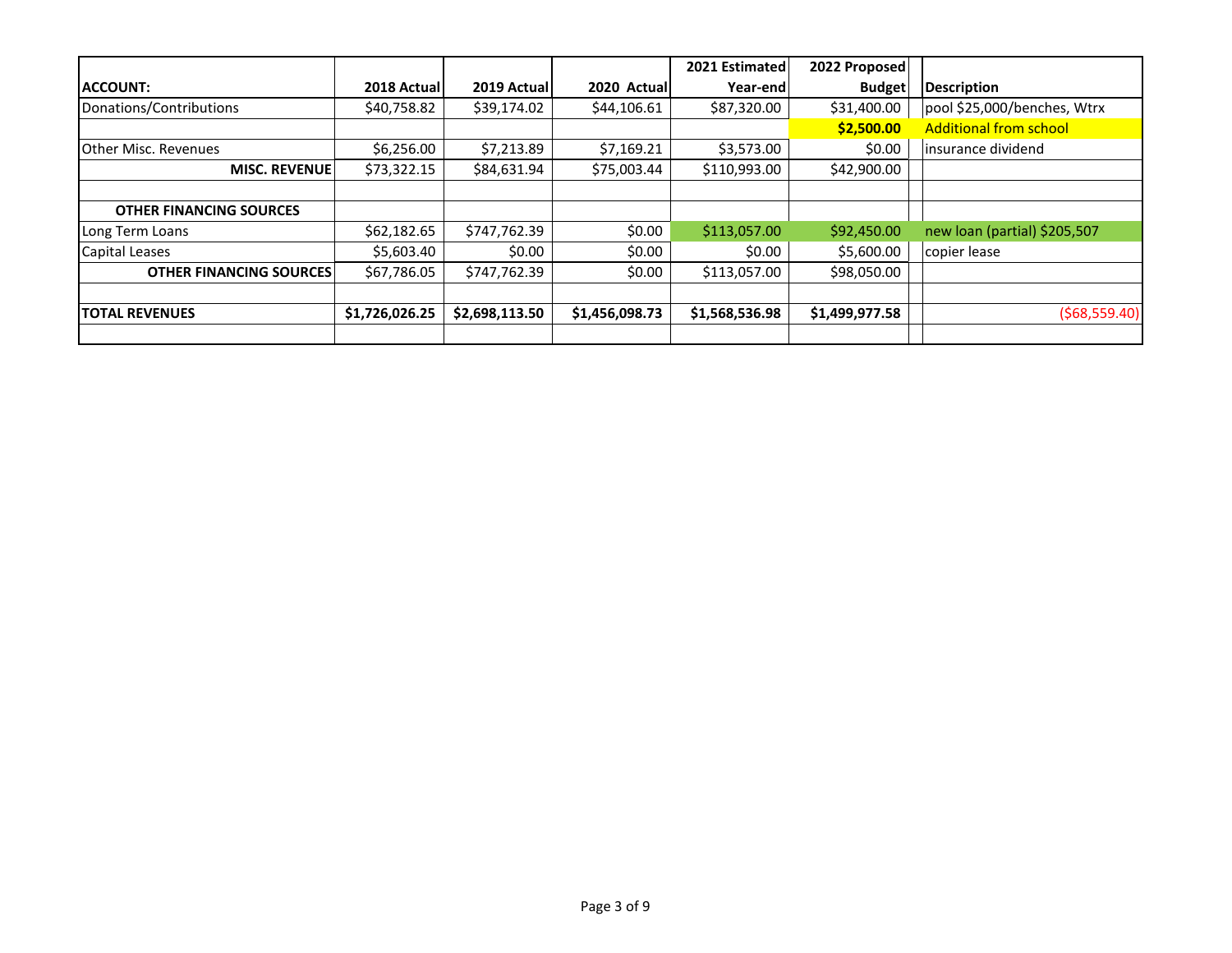|                                   |             |             |             | 2021 Estimated | 2022 Proposed |                                |
|-----------------------------------|-------------|-------------|-------------|----------------|---------------|--------------------------------|
| <b>ACCOUNT:</b>                   | 2018 Actual | 2019 Actual | 2020 Actual | Year-end       | <b>Budget</b> | <b>Description</b>             |
| <b>EXPENDITURES:</b>              |             |             |             |                |               |                                |
|                                   |             |             |             |                |               | all % are shared with w/s/st w |
| <b>GENERAL GOVERNMENT</b>         |             |             |             |                |               |                                |
| Legislative wages & taxes         | \$5,070.31  | \$6,564.49  | \$4,611.70  | \$5,222.00     | \$4,962.00    | % village board                |
| Legislative gen'l operations      | \$1,826.72  | \$2,860.45  | \$5,370.56  | \$2,000.00     | \$2,200.00    | dues, memberships, conf        |
|                                   |             |             |             |                |               |                                |
| Legal Services                    | \$9,037.14  | \$6,489.00  | \$4,022.00  | \$7,000.00     | \$5,000.00    | police, misc legal             |
| Legal - Code of Ordinances        | \$8,202.48  | \$6,583.00  | \$3,733.18  | \$3,500.00     | \$4,000.00    | code updates/amendments        |
|                                   |             |             |             |                |               |                                |
| <b>General Administration</b>     | \$5,391.13  | \$5,556.41  | \$3,123.00  | \$3,500.00     | \$4,500.00    | % office supplies              |
|                                   |             |             |             |                |               |                                |
| President wages & taxes           | \$2,727.84  | \$2,893.63  | \$1,860.19  | \$1,996.00     | \$1,796.00    | % president                    |
| President gen'l operations        | \$1,341.33  | \$994.53    | \$48.70     | \$2,200.00     | \$2,000.00    | conferences, telephone, cards  |
|                                   |             |             |             |                |               |                                |
| Clerk wages & taxes               | \$51,144.52 | \$40,273.69 | \$40,100.64 | \$36,376.00    | \$39,149.00   | % of Allison, Sheila & Larissa |
| <b>Clerk benefits</b>             | \$28,366.42 | \$9,803.07  | \$12,656.17 | \$11,573.00    | \$11,639.00   | % ins, HSA, retirement         |
| Clerk gen'l operations            | \$832.24    | \$1,966.93  | \$285.90    | \$2,000.00     | \$1,600.00    | training, supplies             |
| Clerk publications                | \$1,947.20  | \$2,409.80  | \$1,941.49  | \$2,400.00     | \$2,500.00    | minutes, license, CUP,         |
|                                   |             |             |             |                |               |                                |
| <b>Election wages</b>             | \$2,813.23  | \$997.00    | \$3,056.62  | \$1,132.00     | \$3,200.00    | election workers/inspectors    |
| Election gen'l operations         | \$1,863.21  | \$925.05    | \$3,846.51  | \$1,800.00     | \$3,000.00    | notices, meals, machine        |
|                                   |             |             |             |                |               |                                |
| <b>IT Services</b>                | \$2,196.47  | \$2,461.27  | \$6,508.14  | \$3,000.00     | \$3,000.00    | % of IT services               |
|                                   |             |             |             |                |               |                                |
| Treasurer wages & taxes           | \$29,704.78 | \$38,902.16 | \$40,340.55 | \$36,850.00    | \$39,394.00   | % of Allison, Sheila & Larissa |
| <b>Treasurer benefits</b>         | \$14,705.08 | \$9,185.85  | \$12,259.28 | \$11,668.00    | \$11,693.00   | % ins, HSA, retirement         |
| Treasurer audit services          | \$5,750.00  | \$9,200.00  | \$6,500.00  | \$8,728.00     | \$7,600.00    | auditor                        |
| Treasurer gen'l operations        | \$1,472.78  | \$452.78    | \$296.25    | \$200.00       | \$1,000.00    | training, supplies             |
|                                   |             |             |             |                |               |                                |
| <b>Assessor's Service</b>         | \$6,900.00  | \$7,025.00  | \$7,150.00  | \$7,300.00     | \$7,450.00    | assessor                       |
| Assessment gen'l operations       | \$321.68    | \$337.91    | \$701.10    | \$0.00         | \$350.00      | mfg assessment                 |
|                                   |             |             |             |                |               |                                |
| V. Office Bldg Crew wages/taxes   | \$7,809.68  | \$5,382.77  | \$7,503.07  | \$3,508.00     | \$5,723.00    | crew wages & taxes             |
| VO Bldg crew benefits             | \$2,172.56  | \$1,921.68  | \$1,782.71  | \$1,347.00     | \$3,060.00    | crew ins, HSA, retirement      |
| V. Office Bldg general operations | \$8,049.50  | \$7,714.48  | \$8,915.49  | \$8,417.00     | \$4,200.00    | crew clean, rugs, fire alarms  |
|                                   |             |             |             |                | \$650.00      | Steel entry door to garage     |
| V. Office Bldg utilities          | \$9,045.93  | \$7,868.56  | \$7,161.71  | \$8,235.00     | \$8,000.00    | heat, electric, phones, w/s    |
| V. Office outlay                  | \$0.00      | \$0.00      | \$10,840.00 | \$2,925.00     | \$0.00        |                                |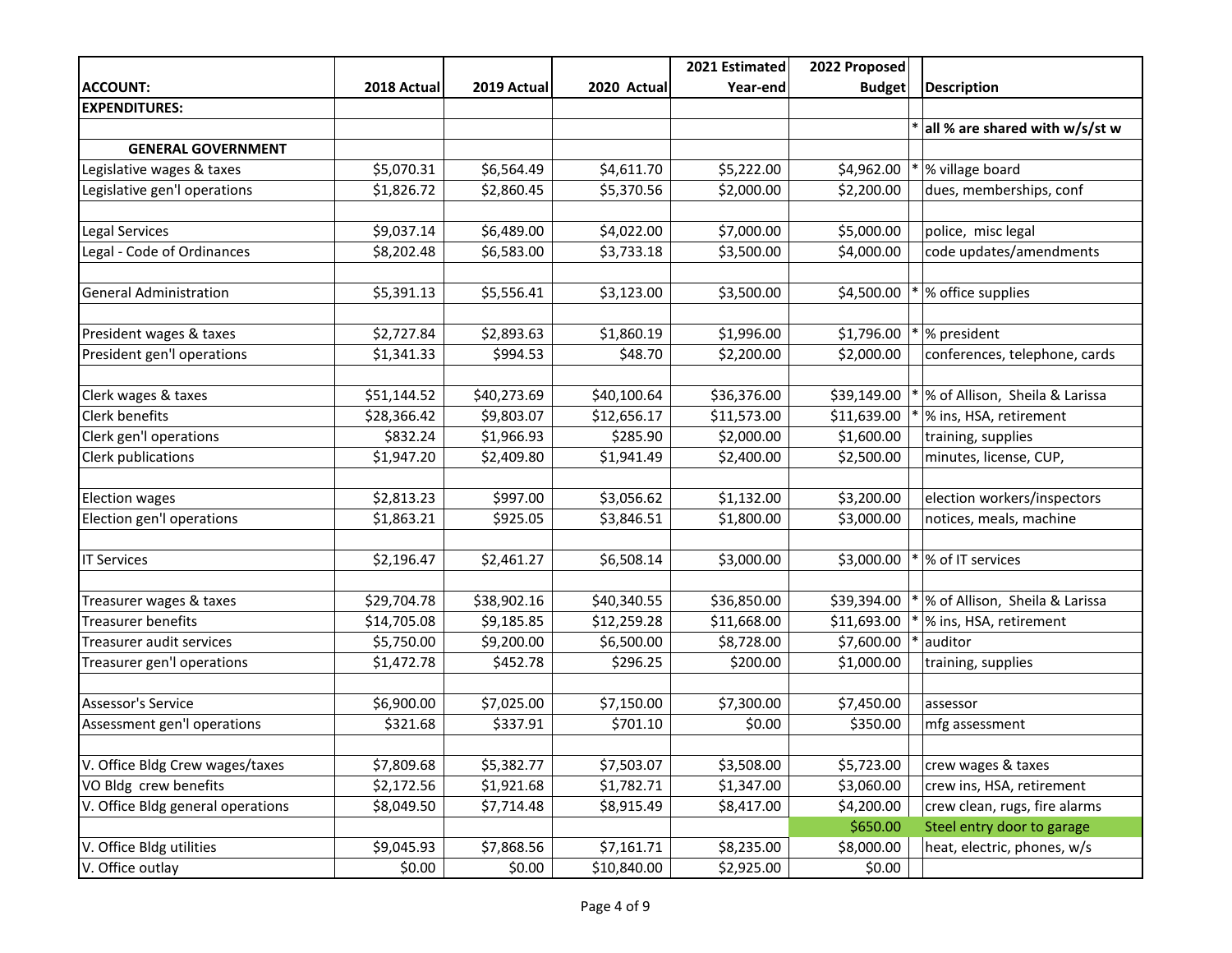|                                     |              |              |              | 2021 Estimated | 2022 Proposed |                               |
|-------------------------------------|--------------|--------------|--------------|----------------|---------------|-------------------------------|
| <b>ACCOUNT:</b>                     | 2018 Actual  | 2019 Actual  | 2020 Actual  | Year-end       | <b>Budget</b> | Description                   |
|                                     |              |              |              |                |               |                               |
| Uncoll A/R, Tax Refunds             | \$510.37     | \$9,495.00   | \$285.74     | \$36.00        | \$0.00        |                               |
|                                     |              |              |              |                |               |                               |
| Insurance Prop, liab, w/c, vehicles | \$46,408.50  | \$42,181.56  | \$40,084.15  | \$45,150.00    | \$44,384.00   | % of insurance                |
|                                     |              |              |              |                |               |                               |
| Other Gen'l Gov't                   | \$7,926.77   | \$2,560.47   | \$4,138.94   | \$2,600.00     | \$2,700.00    | % software support, hams,     |
| <b>GENERAL GOVERNMENT</b>           | \$263,537.87 | \$233,006.54 | \$239,123.79 | \$220,663.00   | \$224,750.00  |                               |
|                                     |              |              |              |                |               |                               |
|                                     |              |              |              |                |               |                               |
| <b>PUBLIC SAFETY</b>                |              |              |              |                |               |                               |
| Police Full-time wages & taxes      | \$178,980.80 | \$216,152.13 | \$178,386.74 | \$184,913.00   | \$191,221.00  | 3 full-time wages & taxes     |
| Police FT benefits                  | \$90,517.55  | \$67,614.50  | \$64,095.88  | \$68,991.00    | \$55,455.00   | 3 f-t ins, HSA, retirement    |
| Police Part-time wages/taxes        | \$13,236.32  | \$19,096.94  | \$18,674.00  | \$18,000.00    | \$23,063.00   | 16 hrs/week                   |
| Police Admin Asst wages/taxes       | \$12,160.14  | \$13,428.26  | \$15,674.00  | \$21,967.00    | \$26,292.00   | 60%/15% Clk,15% Treas,10% W/S |
| Police Admin Asst benefits          |              |              |              | \$0.00         | \$5,681.00    | 60%/15% Clk,15% Treas,10% W/S |
| Police gen'l op, uniforms, phone    | \$13,126.33  | \$12,696.92  | \$11,902.57  | \$11,365.00    | \$12,000.00   |                               |
|                                     |              |              |              |                | \$2,000.00    | <b>National Night Out</b>     |
|                                     |              |              |              |                | \$3,600.00    | Squad radio & installation    |
|                                     |              |              |              |                | \$0.00        | <b>Radar for F150</b>         |
|                                     |              |              |              |                | \$7,200.00    | Portable radios (3)           |
|                                     |              |              |              |                | \$2,500.00    | Squad computer/docking stn    |
|                                     |              |              |              |                | \$500.00      | <b>Ballistic helmet</b>       |
| Police training                     | \$3,386.97   | \$1,683.82   | \$1,422.96   | \$1,200.00     | \$3,000.00    |                               |
| Police Squad maint & gas            | \$9,859.41   | \$8,734.93   | \$11,515.06  | \$10,000.00    | \$10,000.00   |                               |
| Police Outlay                       | \$6,060.00   | \$37,001.84  | \$8,481.32   | \$0.00         | \$0.00        |                               |
|                                     |              |              |              |                |               |                               |
| Fire Protection general operations  | \$2,738.89   | \$3,010.23   | \$3,172.93   | \$3,256.00     | \$3,200.00    | payment to Fire Department    |
| Fire Protection Levy                | \$53,440.76  | \$53,896.76  | \$56,484.64  | \$57,231.00    | \$58,068.00   | operations and building       |
|                                     |              |              |              |                |               |                               |
| Ambulance Levy                      | \$68,386.32  | \$71,805.64  | \$75,243.42  | \$79,006.00    | \$82,956.00   | addt'l 5%                     |
|                                     |              |              |              |                |               |                               |
| <b>Other Public Safety</b>          | \$0.00       | \$0.00       | \$413.00     | \$0.00         | \$0.00        |                               |
| <b>PUBLIC SAFETY</b>                | \$451,893.49 | \$505,121.97 | \$445,466.52 | \$455,929.00   | \$486,736.00  |                               |
|                                     |              |              |              |                |               |                               |
|                                     |              |              |              |                |               |                               |
|                                     |              |              |              |                |               |                               |
|                                     |              |              |              |                |               |                               |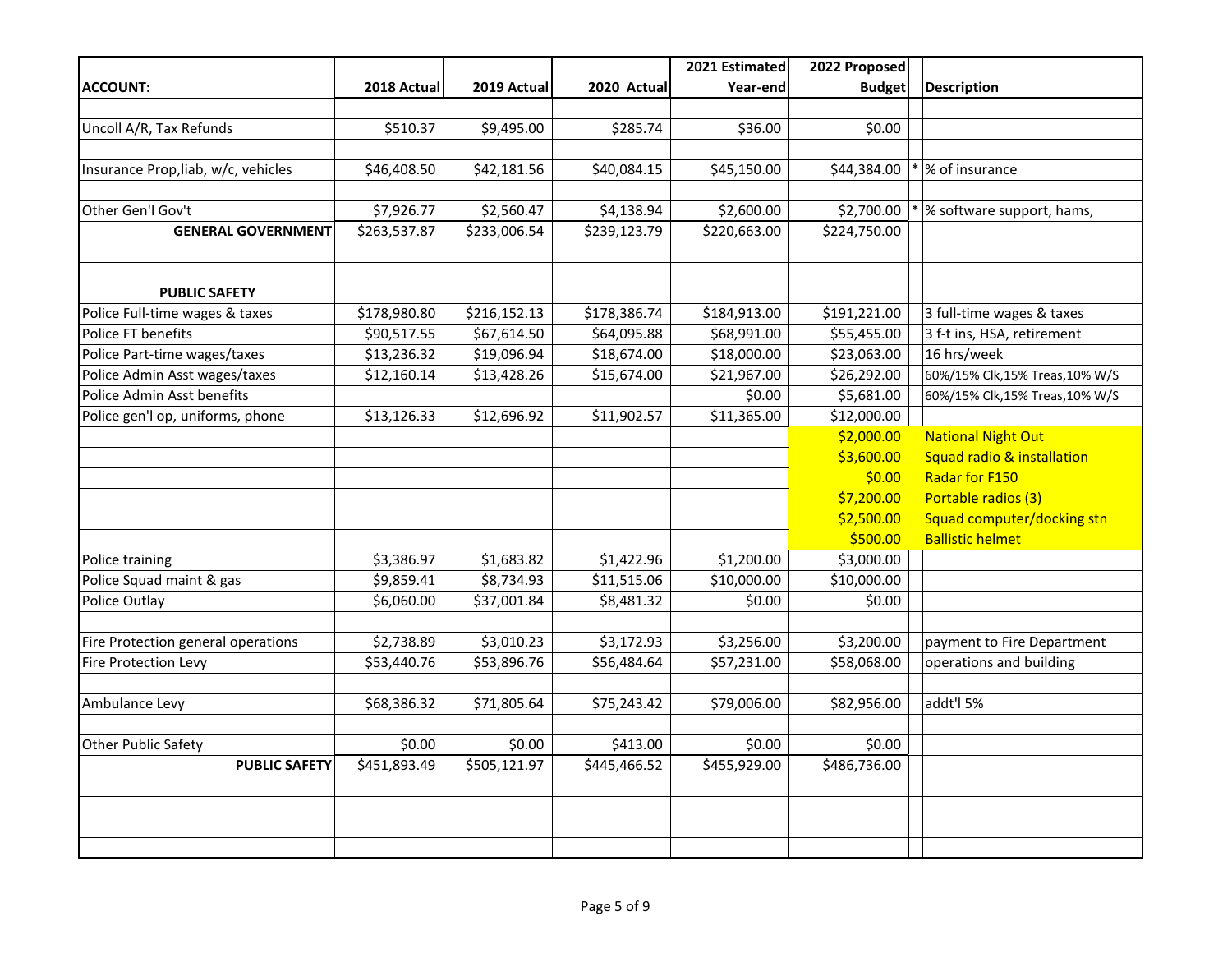|                                        |              |              |             | 2021 Estimated | 2022 Proposed |                                |
|----------------------------------------|--------------|--------------|-------------|----------------|---------------|--------------------------------|
| <b>ACCOUNT:</b>                        | 2018 Actual  | 2019 Actual  | 2020 Actual | Year-end       | <b>Budget</b> | <b>Description</b>             |
| <b>PUBLIC WORKS</b>                    |              |              |             |                |               |                                |
| Street Admin wages & taxes             | \$457.56     | \$152.36     | \$351.99    | \$1,491.00     | \$2,439.00    | % PW assistant                 |
| <b>Street Admin benefits</b>           |              |              |             | \$284.00       | \$453.00      |                                |
| <b>Street Admin general operations</b> | \$1,535.00   | \$888.20     | \$1,882.47  | \$1,650.00     | \$1,000.00    | % mapping software             |
|                                        |              |              |             |                |               |                                |
| Streets, garage, mach wages/taxes      | \$78,431.28  | \$67,061.06  | \$83,438.45 | \$44,179.00    | \$40,810.00   | % crew wages & taxes           |
| Streets, garage, mach benefits         | \$17,525.12  | \$22,079.31  | \$21,692.56 | \$20,548.00    | \$28,083.00   | % crew ins, HSA, retirement    |
|                                        |              |              |             |                |               |                                |
| Street general operations              | \$13,376.79  | \$13,678.59  | \$34,125.61 | \$14,000.00    | \$14,000.00   | blktop, sprg cleanup, uniforms |
| Garage general operations              | \$2,696.94   | \$2,522.34   | \$3,260.47  | \$3,600.00     | \$3,600.00    | supplies, uniforms             |
| Garage utilities                       | \$6,789.46   | \$8,410.25   | \$7,309.93  | \$9,800.00     | \$9,500.00    | electricity, heat, phones      |
|                                        |              |              |             |                |               |                                |
| Machinery general operations           | \$4,213.35   | \$2,563.25   | \$3,287.01  | \$2,500.00     | \$3,500.00    | maintenance                    |
| Machinery gas & oil                    | \$5,880.18   | \$8,404.05   | \$6,048.49  | \$7,000.00     | \$7,000.00    |                                |
| Machinery repairs                      | \$3,711.76   | \$2,769.20   | \$1,651.22  | \$500.00       | \$3,000.00    |                                |
| Machinery outlay                       | \$59,343.00  | \$1,500.00   | \$0.00      | \$97,096.66    | \$0.00        | Plow truck, mowers             |
|                                        |              |              |             |                |               |                                |
| Street Const/Benson Ave                | \$0.00       | \$0.00       | \$40,044.11 | \$0.00         | \$0.00        |                                |
| 2018 WI Ave/Brad to Oak                | \$190,104.09 | \$0.00       | \$0.00      | \$0.00         | \$0.00        |                                |
| 2018-19 CDBG Downtown Project          | \$31,325.25  | \$290,254.32 | \$0.00      | \$0.00         | \$0.00        |                                |
|                                        |              |              |             |                |               |                                |
| Snow & Ice wages & taxes               | \$17,652.93  | \$30,165.98  | \$19,153.92 | \$17,915.00    | \$18,000.00   | crew wages & taxes             |
| Snow & Ice benefits                    | \$3,548.16   | \$9,822.40   | \$5,323.33  | \$4,256.00     | \$4,276.00    | crew ins, HSA, retirement      |
| Snow & Ice general operations          | \$5,309.16   | \$6,546.96   | \$4,668.45  | \$7,000.00     | \$6,500.00    | salt/sand, misc repairs        |
|                                        |              |              |             | \$4,000.00     | \$5,000.00    | snow material storage          |
| Snow & Ice machinery maint, gas        | \$8,135.30   | \$6,230.96   | \$10,290.71 | \$20,000.00    | \$6,000.00    |                                |
|                                        |              |              |             |                |               |                                |
| Crack/Chip/Fog Sealing gen'l op        | \$49,668.26  | \$4,335.43   | \$13,838.55 | \$0.00         | \$15,000.00   | various streets                |
|                                        |              |              |             |                |               |                                |
| <b>Street Lights electricity</b>       | \$26,790.92  | \$23,120.12  | \$23,573.89 | \$23,000.00    | \$23,000.00   |                                |
| Street Lights maint & repairs          | \$0.00       | \$1,260.26   | \$1,057.81  | \$2,400.00     | \$2,200.00    | 4 LED fixtures on Pine Street  |
| <b>Street Lights Outlay</b>            | \$0.00       | \$254,731.18 | \$0.00      | \$0.00         | \$0.00        |                                |
|                                        |              |              |             |                |               |                                |
| Sidewalks Outlay                       | \$17,468.71  | \$59,170.77  | \$0.00      | \$0.00         | \$0.00        |                                |
| Curb & Gutter Outlay                   | \$30,761.58  | \$266,688.63 | \$0.00      | \$0.00         | \$0.00        |                                |
|                                        |              |              |             |                |               |                                |
| Street Signs Gen'l Op.                 | \$0.00       | \$702.63     | \$51.84     | \$200.00       | \$500.00      |                                |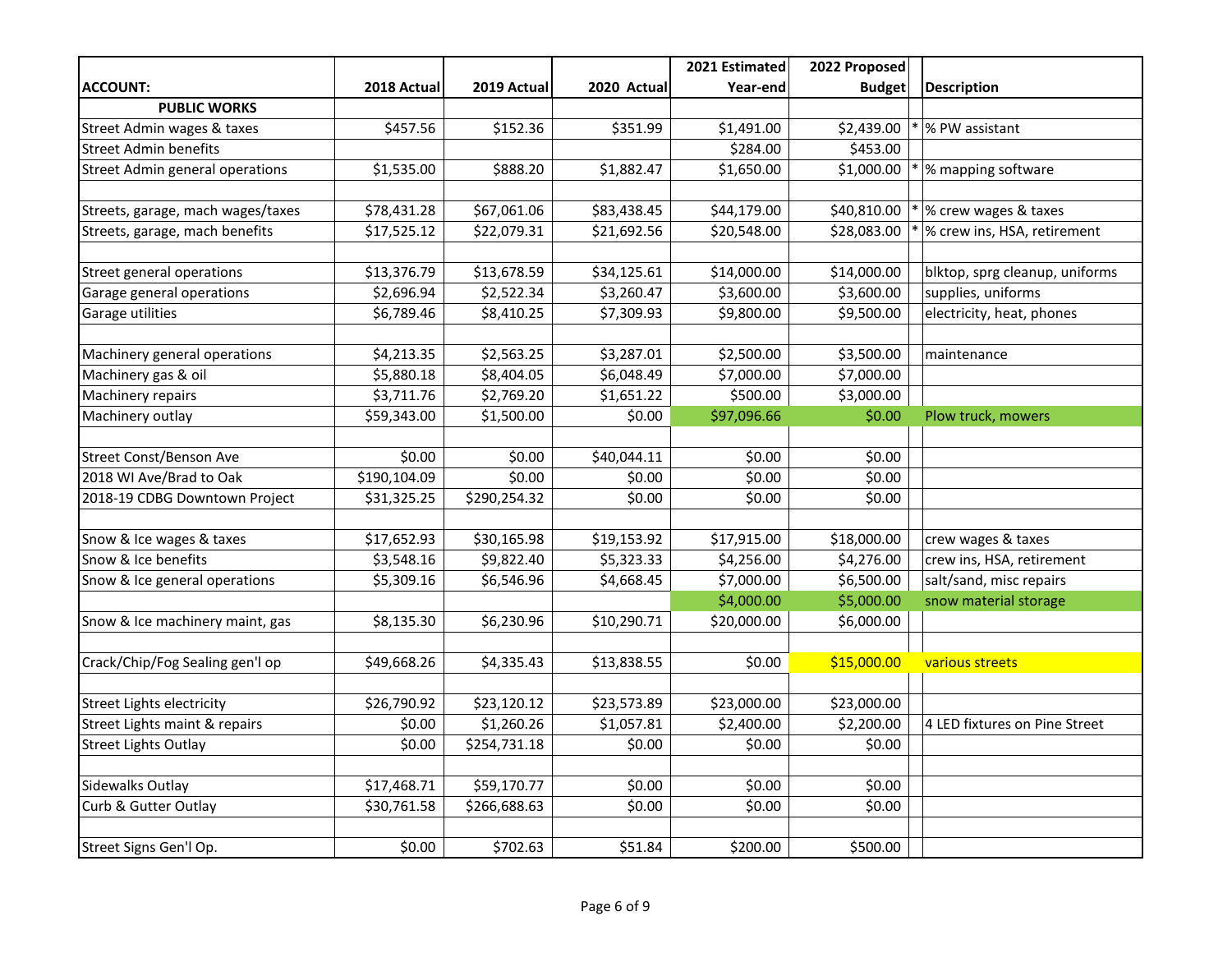|                                              |              |                |              | 2021 Estimated | 2022 Proposed |                                   |
|----------------------------------------------|--------------|----------------|--------------|----------------|---------------|-----------------------------------|
| <b>ACCOUNT:</b>                              | 2018 Actual  | 2019 Actual    | 2020 Actual  | Year-end       | <b>Budget</b> | <b>Description</b>                |
|                                              |              |                |              |                |               |                                   |
| Airport wages & taxes                        | \$3,027.76   | \$6,117.83     | \$3,881.92   | \$3,052.00     | \$3,000.00    | crew maint & plowing time         |
| Airport benefits                             | \$631.56     | \$1,471.94     | \$765.14     | \$701.00       | \$690.00      | crew maint & plowing time         |
| Airport general operations                   | \$1,444.27   | \$4,304.26     | \$1,315.49   | \$750.00       | \$1,200.00    | maintenance                       |
| <b>Airport Electricity</b>                   | \$972.30     | \$975.43       | \$939.94     | \$950.00       | \$1,000.00    | runway lights                     |
|                                              |              |                |              |                |               |                                   |
| Trash Coll. Gen'l Op.                        | \$94,803.95  | \$94,240.76    | \$95,558.70  | \$110,653.00   | \$115,200.00  | paid to Waste Mangmnt             |
| Recycling Attd wages & taxes                 | \$1,749.71   | \$1,157.99     | \$1,384.35   | \$1,722.00     | \$1,750.00    | reimb from Recycling Control      |
| <b>PUBLIC WORKS</b>                          | \$677,354.35 | \$1,191,326.46 | \$384,896.35 | \$399,247.66   | \$316,701.00  |                                   |
|                                              |              |                |              |                |               |                                   |
| <b>HEALTH AND HUMAN SERVICES</b>             |              |                |              |                |               |                                   |
| Riverside Cemetery wages/taxes               | \$2,550.36   | \$1,726.68     | \$1,491.06   | \$1,500.00     | \$2,266.00    | crew                              |
| <b>Riverside Cemetery benefits</b>           | \$53.76      | \$120.73       | \$81.14      | \$100.00       | \$630.00      | crew ins, HSA, retirement         |
| Riverside Cemetery general op                | \$1,889.44   | \$50.00        | \$74.93      | \$13,000.00    | \$16,500.00   | mowing, utilities, software       |
| Riverside Cemetery donation                  | \$5,000.00   | \$5,000.00     | \$10,000.00  | \$0.00         | \$0.00        |                                   |
| <b>HEALTH AND HUMAN SERVICES</b>             | \$9,493.56   | \$6,897.41     | \$11,647.13  | \$14,600.00    | \$19,396.00   |                                   |
|                                              |              |                |              |                |               |                                   |
| <b>LEISURE &amp; RECREATION</b>              |              |                |              |                |               |                                   |
| CC, Park, Cmgrd, evts, golf, dam wages/taxes | \$23,519.60  | \$21,112.77    | \$22,481.57  | \$31,705.00    | \$37,786.00   | crew wages & taxes                |
| CC, Park, Cmgrd, events, golf, dam benefits  | \$5,986.40   | \$7,054.54     | \$4,386.57   | \$15,256.00    | \$23,041.00   | crew ins, HSA, retirement         |
|                                              |              |                |              |                |               |                                   |
| Comm. Center general operations              | \$6,730.17   | \$4,907.91     | \$1,879.98   | \$2,300.00     | \$600.00      | supplies                          |
| Comm. Center utilities                       | \$7,666.09   | \$6,439.53     | \$5,840.43   | \$6,300.00     | \$6,000.00    | electricity, natural gas, wtr-swr |
|                                              |              |                |              |                |               |                                   |
| Park general operations                      | \$2,103.63   | \$3,009.48     | \$2,225.93   | \$1,600.00     | \$2,000.00    |                                   |
|                                              |              |                |              |                | \$0.00        | tennis court benches (2)          |
|                                              |              |                |              |                | \$0.00        | 2 pickleball nets                 |
|                                              |              |                |              |                | \$1,000.00    | handicapped swing                 |
|                                              |              |                |              |                | \$2,000.00    | dual adult/child swing            |
|                                              |              |                |              |                | \$1,000.00    | replace wood chips                |
|                                              |              |                |              |                | \$13,500.00   | rebuild east pavillion            |
|                                              |              |                |              |                | \$0.00        | <b>Welcome sign</b>               |
| Park utilities                               | \$1,166.04   | \$2,099.42     | \$1,777.79   | \$2,800.00     | \$1,450.00    | electricity                       |
|                                              |              |                |              |                |               |                                   |
| Campgound Host wages & taxes                 | \$2,333.33   | \$2,803.20     | \$0.00       | \$0.00         | \$0.00        |                                   |
| Campground general operations                | \$6,693.77   | \$4,194.39     | \$9,801.05   | \$6,750.00     | \$6,800.00    |                                   |
|                                              |              |                |              |                | \$0.00        | replace 6 st. lights, pedestals   |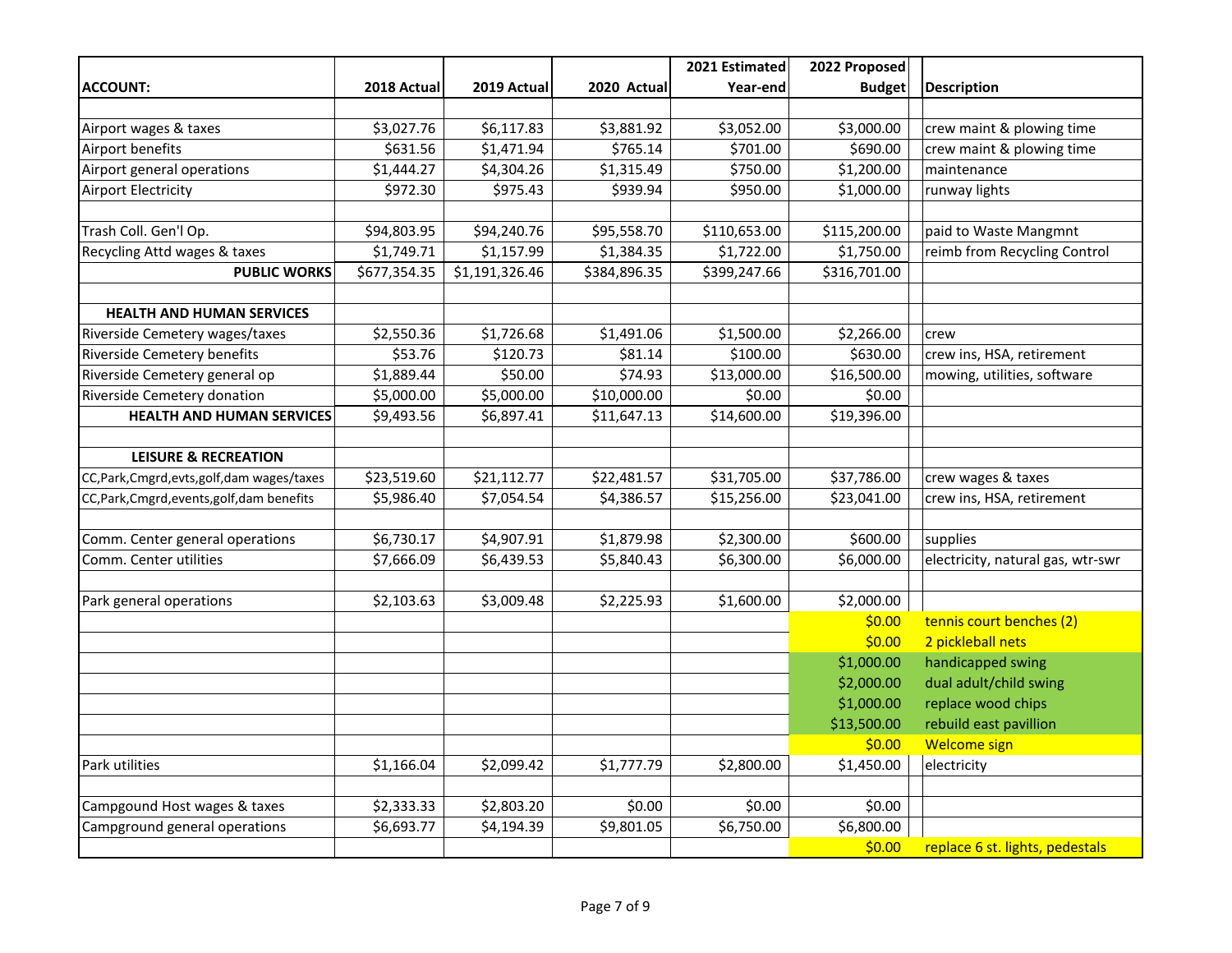|                                        |              |              |              | 2021 Estimated | 2022 Proposed |                                   |
|----------------------------------------|--------------|--------------|--------------|----------------|---------------|-----------------------------------|
| <b>ACCOUNT:</b>                        | 2018 Actual  | 2019 Actual  | 2020 Actual  | Year-end       | <b>Budget</b> | Description                       |
| Campground utilities                   | \$21,240.55  | \$19,736.22  | \$18,181.63  | \$20,600.00    | \$18,000.00   | electricity, natural gas, wtr-swr |
| <b>Campground Repairs</b>              | \$0.00       | \$0.00       | \$19,624.44  | \$0.00         | \$0.00        |                                   |
| Campground New Proposed                | \$0.00       | \$0.00       | \$0.00       | \$11,960.00    | \$0.00        | engineering and grant app         |
|                                        |              |              |              |                |               |                                   |
| Events Security wages & taxes          | \$3,210.67   | \$4,191.64   | \$0.00       | \$1,440.00     | \$1,663.00    | reimbursed                        |
| Events general operations              | \$2,618.98   | \$813.44     | \$2,372.10   | \$2,500.00     | \$2,800.00    | flowers, decorations              |
|                                        |              |              |              |                |               |                                   |
| Fairgrds Property Improvement          | \$0.00       | \$1,644.00   | \$786.00     | \$786.00       | \$800.00      | paid to Fair Society              |
|                                        |              |              |              |                |               |                                   |
| Pool crew wages & taxes                | \$6,347.84   | \$8,519.61   | \$3,143.55   | \$15,064.00    | \$8,000.00    | crew wages & taxes                |
| Pool crew benefits                     | \$928.88     | \$1,737.06   | \$364.70     | \$2,712.00     | \$1,440.00    | crew ins, HSA, retirement         |
| Pool Staff wages & taxes               | \$18,409.68  | \$17,969.10  | \$87.73      | \$17,162.00    | \$17,502.00   |                                   |
| Pool gen'l operations, chemicals       | \$11,752.77  | \$10,722.41  | \$1,401.85   | \$25,000.00    | \$12,000.00   |                                   |
| Pool utilities                         | \$8,346.18   | \$7,619.45   | \$2,722.31   | \$8,850.00     | \$9,000.00    | electricity, natural gas, wtr-swr |
| Pool repairs                           | \$0.00       | \$1,472.35   | \$2,213.54   | \$22,100.00    | \$1,500.00    |                                   |
| Pool outlay                            | \$0.00       | \$2,200.00   | \$0.00       | \$0.00         | \$51,000.00   | equipment replacement             |
|                                        |              |              |              |                | \$0.00        | misc repairs                      |
| Golf Course general operations         | \$682.82     | \$145.86     | \$14.24      | \$25.00        | \$100.00      | fire ext service                  |
|                                        |              |              |              |                | \$18,300.00   | reside golf garage                |
| Golf Course outlay                     | \$24,222.00  | \$0.00       | \$0.00       | \$0.00         | \$500.00      | <b>Paint for clubhouse</b>        |
|                                        |              |              |              |                |               |                                   |
| <b>Skating Rink</b>                    | \$3,900.00   | \$7,037.00   | \$728.58     | \$400.00       | \$500.00      | liner                             |
|                                        |              |              |              |                |               |                                   |
| Memory Lake Dam gen'l operations       | \$79.98      | \$54.98      | \$73.79      | \$2,500.00     | \$100.00      |                                   |
|                                        |              |              |              |                |               |                                   |
| <b>LEISURE &amp; RECREATION</b>        | \$157,939.38 | \$135,484.36 | \$100,107.78 | \$197,810.00   | \$238,382.00  |                                   |
|                                        |              |              |              |                |               |                                   |
| <b>ECONOMIC DEVELOPMENT</b>            |              |              |              |                |               |                                   |
| Ec. Development gen'l operaitons       | \$550.68     | \$531.00     | \$0.00       | \$0.00         | \$0.00        | Moved to TID funds                |
| TID #3 Payout after closing            | \$0.00       | \$0.00       | \$0.00       | \$0.00         | \$0.00        | Moved to TID funds                |
| <b>DGI Grantsburg</b><br><b>TID #4</b> | \$0.00       | \$12,500.00  | \$0.00       | \$0.00         | \$0.00        | Moved to TID funds                |
| TID #5 D & J Property                  | \$11,300.00  | \$18,466.94  | \$0.00       | \$0.00         | \$0.00        | Moved to TID funds                |
| <b>ECONOMIC DEVELOPMENT</b>            | \$11,850.68  | \$31,497.94  | \$0.00       | \$0.00         | \$0.00        |                                   |
|                                        |              |              |              |                |               |                                   |
|                                        |              |              |              |                |               |                                   |
|                                        |              |              |              |                |               |                                   |
|                                        |              |              |              |                |               |                                   |
|                                        |              |              |              |                |               |                                   |